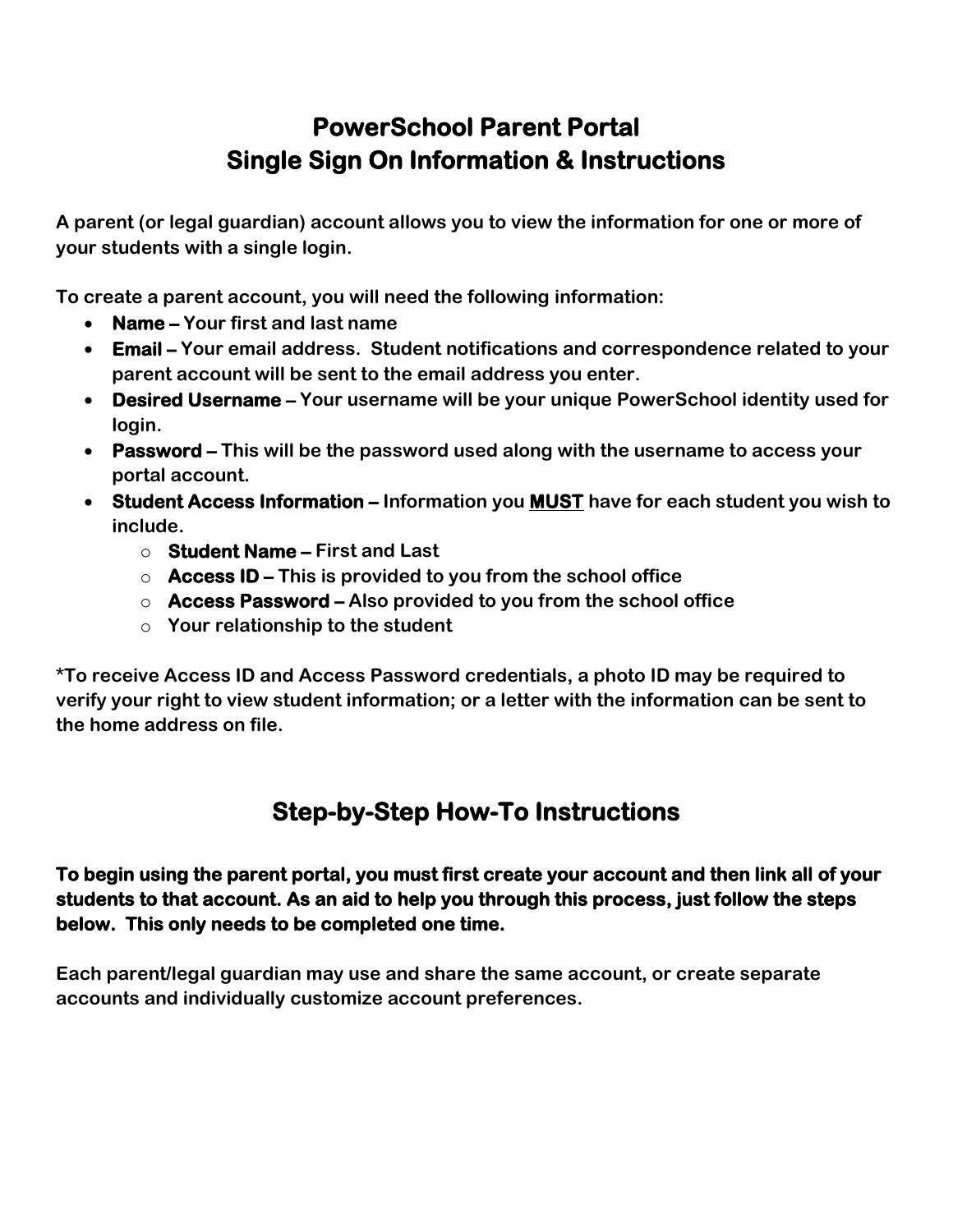## **Step 1.**

**Go to<https://pswcsd.cliu.org/public/home.html> using any browser and click the "Create Account" tab.**  $\overline{I}$ 

| <b>Student and Parent Sign In</b> |                              |
|-----------------------------------|------------------------------|
| Sign In<br><b>Create Account</b>  |                              |
| <b>Username</b>                   |                              |
| Password                          |                              |
|                                   | Forgot Username or Password? |
|                                   | Sign In                      |

# **Then click "Create Account"**

| PowerSchool              |                                                                                                                                                     |                       |
|--------------------------|-----------------------------------------------------------------------------------------------------------------------------------------------------|-----------------------|
|                          | <b>Student and Parent Sign In</b>                                                                                                                   |                       |
| Sign In                  | Create Account                                                                                                                                      |                       |
| <b>Create an Account</b> |                                                                                                                                                     |                       |
|                          | Create a parent account that allows you to view all of your students with the account. You can<br>also manage your account preferences. Learn more. | <b>Create Account</b> |
|                          | If you are having trouble logging into your account, please contact the student's school for                                                        |                       |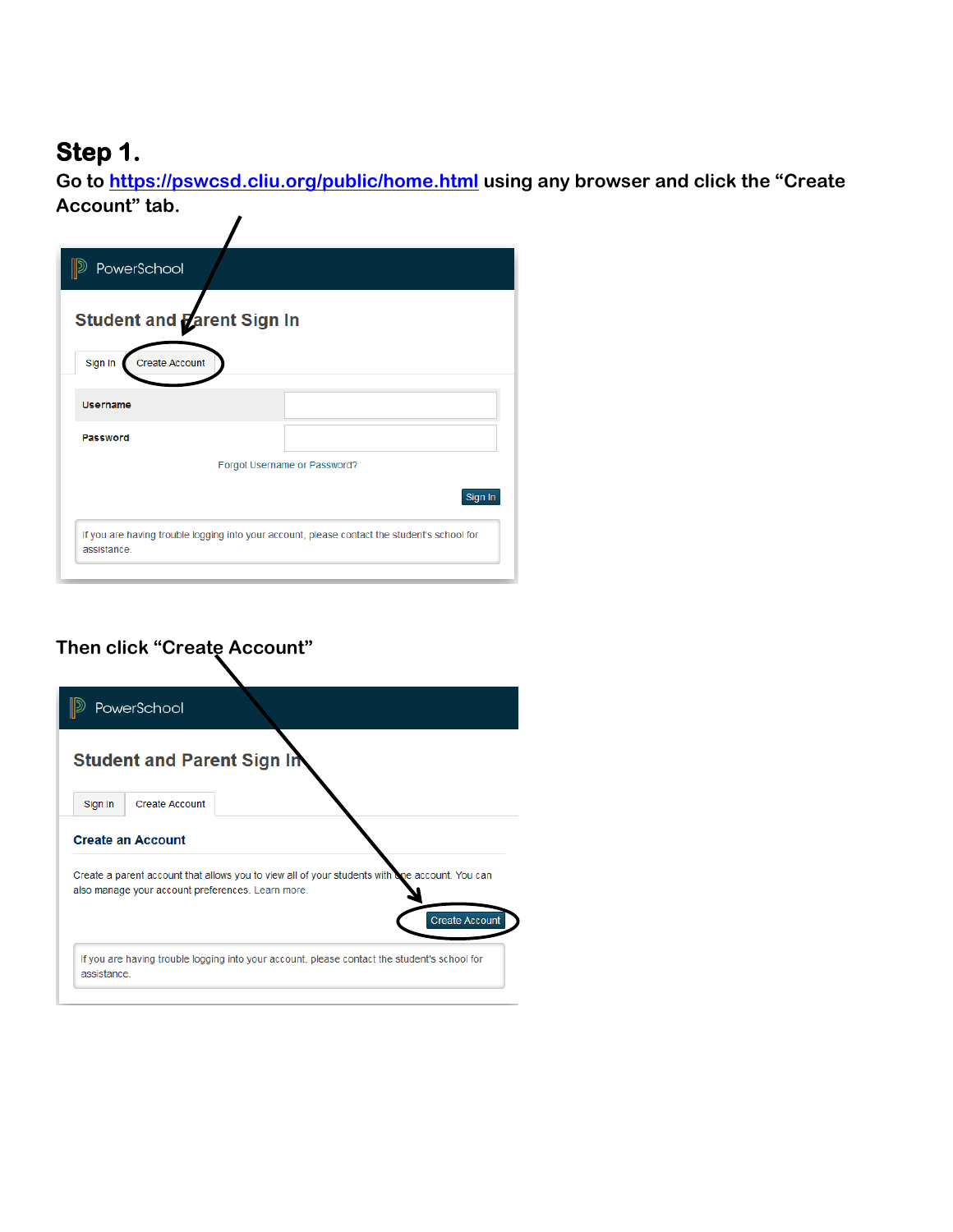| Step 2:                           | PowerSchool                         |                                |
|-----------------------------------|-------------------------------------|--------------------------------|
| <b>Complete the Create</b>        | <b>Create Parent Account</b>        |                                |
| <b>Parent Account</b>             | <b>Parent Account Details</b>       |                                |
| information, note the<br>password |                                     |                                |
| requirement. The                  | <b>First Name</b>                   |                                |
| username and                      | <b>Last Name</b>                    |                                |
| password are created              | Email                               |                                |
| by the parent.                    | <b>Desired Username</b><br>Password |                                |
|                                   | <b>Re-enter Password</b>            |                                |
|                                   | Password mu:                        | •Be at least 3 characters long |

#### **Link Students to Account**

| your Parent Account<br>1 | Enter the Access ID, Access Password, and Relationship for each student you wish to add to |
|--------------------------|--------------------------------------------------------------------------------------------|
|                          |                                                                                            |
| <b>Student Name</b>      |                                                                                            |
| <b>Access ID</b>         |                                                                                            |
| <b>Access Password</b>   |                                                                                            |
| Relationship             | -- Choose                                                                                  |
| 2                        |                                                                                            |
| <b>Student Name</b>      |                                                                                            |
| <b>Access ID</b>         |                                                                                            |
| <b>Access Password</b>   |                                                                                            |
| Relationship             | -- Choose<br>$\checkmark$                                                                  |

**For "Student Name" enter the first and last name. Using the credentials provided to you by the school office, enter the "Access ID" and "Access Password". Note that this will be unique for each student and only needs to be entered once. Click on "Relationship" to select your relationship to that student. Do this for each student, using the Access ID & Password associated to that student. You can add up to 7 students on the initial login screen.**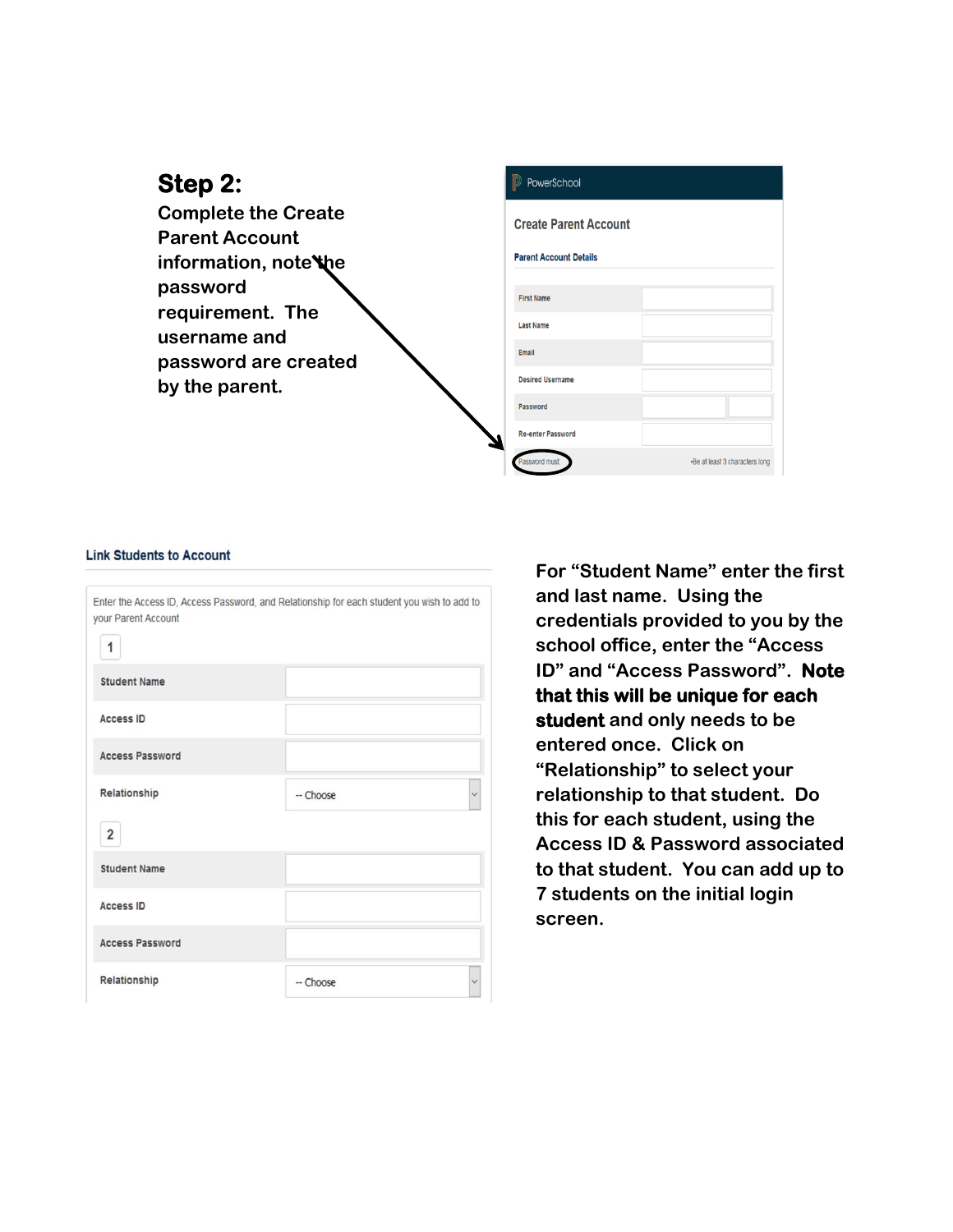### **Step 3:**

**Now when you logon, use the username and password you created. You want to do this from the Sign in screen.** 

|                                  | <b>Student and Parent Sign In</b>                                                            |
|----------------------------------|----------------------------------------------------------------------------------------------|
| Sign In<br><b>Create Account</b> |                                                                                              |
| <b>Username</b>                  |                                                                                              |
| <b>Password</b>                  |                                                                                              |
|                                  | Forgot Username or Password?                                                                 |
|                                  | Sign In                                                                                      |
| assistance                       | If you are having trouble logging into your account, please contact the student's school for |

**Once logged in, you will see the student's first names listed across the top left allowing you to easily select the desired student by clicking on their name.**

| PowerSchool              |                               |                         |  | 77<br>Welcome, |  | Help       | Sign Out |  |
|--------------------------|-------------------------------|-------------------------|--|----------------|--|------------|----------|--|
| Kayla                    |                               |                         |  |                |  | 10 日 日 日 朝 |          |  |
| Alerting                 | <b>Grades and Attendance:</b> |                         |  |                |  |            |          |  |
| - SwiftReach<br>SwiftK12 |                               |                         |  |                |  |            |          |  |
| <b>Navigation</b>        | Grades and Attendance         | <b>Standards Grades</b> |  |                |  |            |          |  |